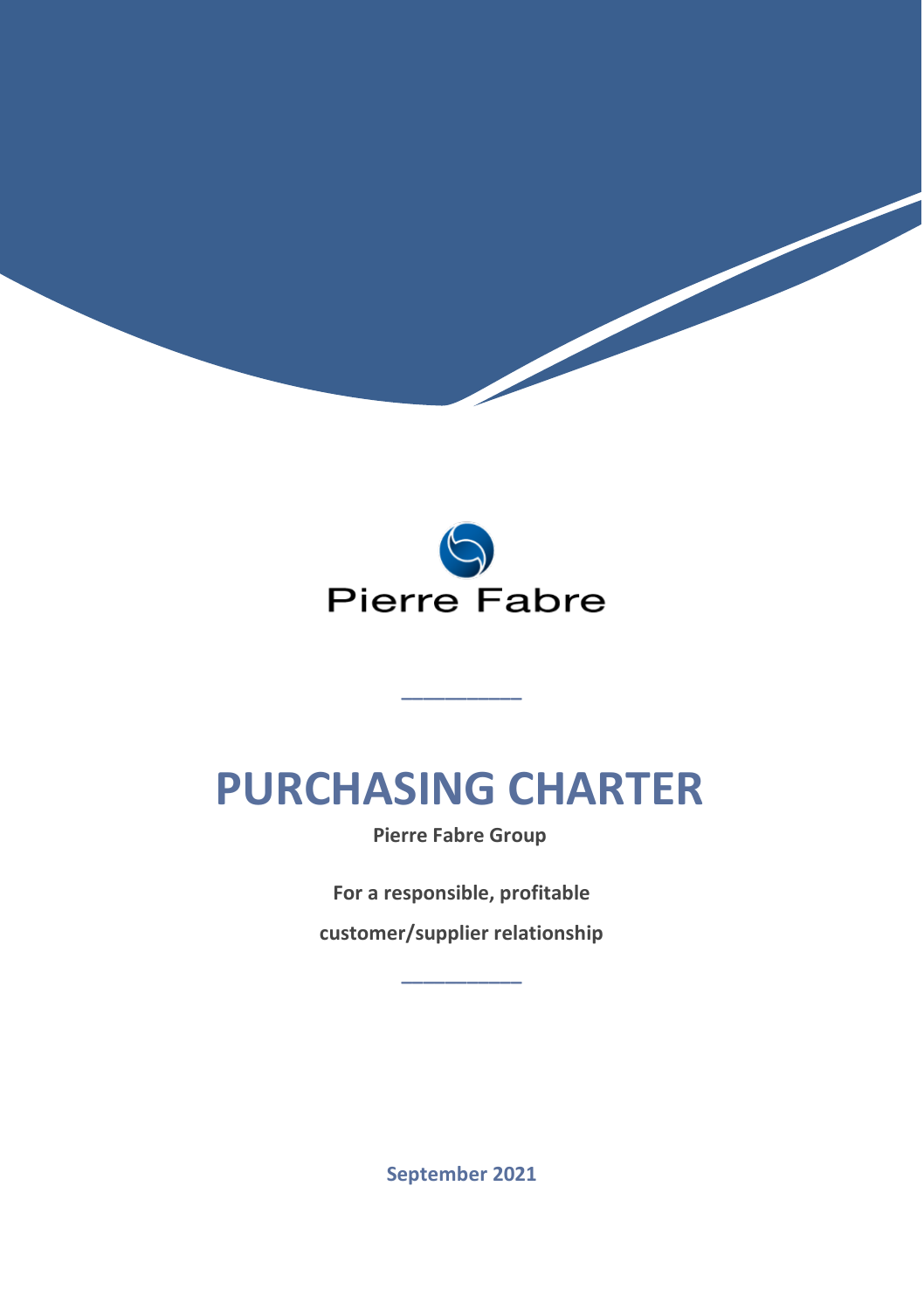# **SUMMARY**

|                                                               | ર  |
|---------------------------------------------------------------|----|
| 2. GENERAL OBJECTIVES OF THE PURCHASING POLICY                | 5  |
|                                                               | 6  |
| 3.1 General framework                                         | 6  |
| 3.2 Ethical rules on non-contractual relations with suppliers |    |
| 3.3 Respect for ethical rules relating to labour law          | 9  |
| 3.4 Environmental issues                                      | 9  |
| 3.5 Payment terms                                             | 10 |
| 4. PIERRE FABRE GROUP'S EXPECTATIONS OF ITS SUPPLIERS         |    |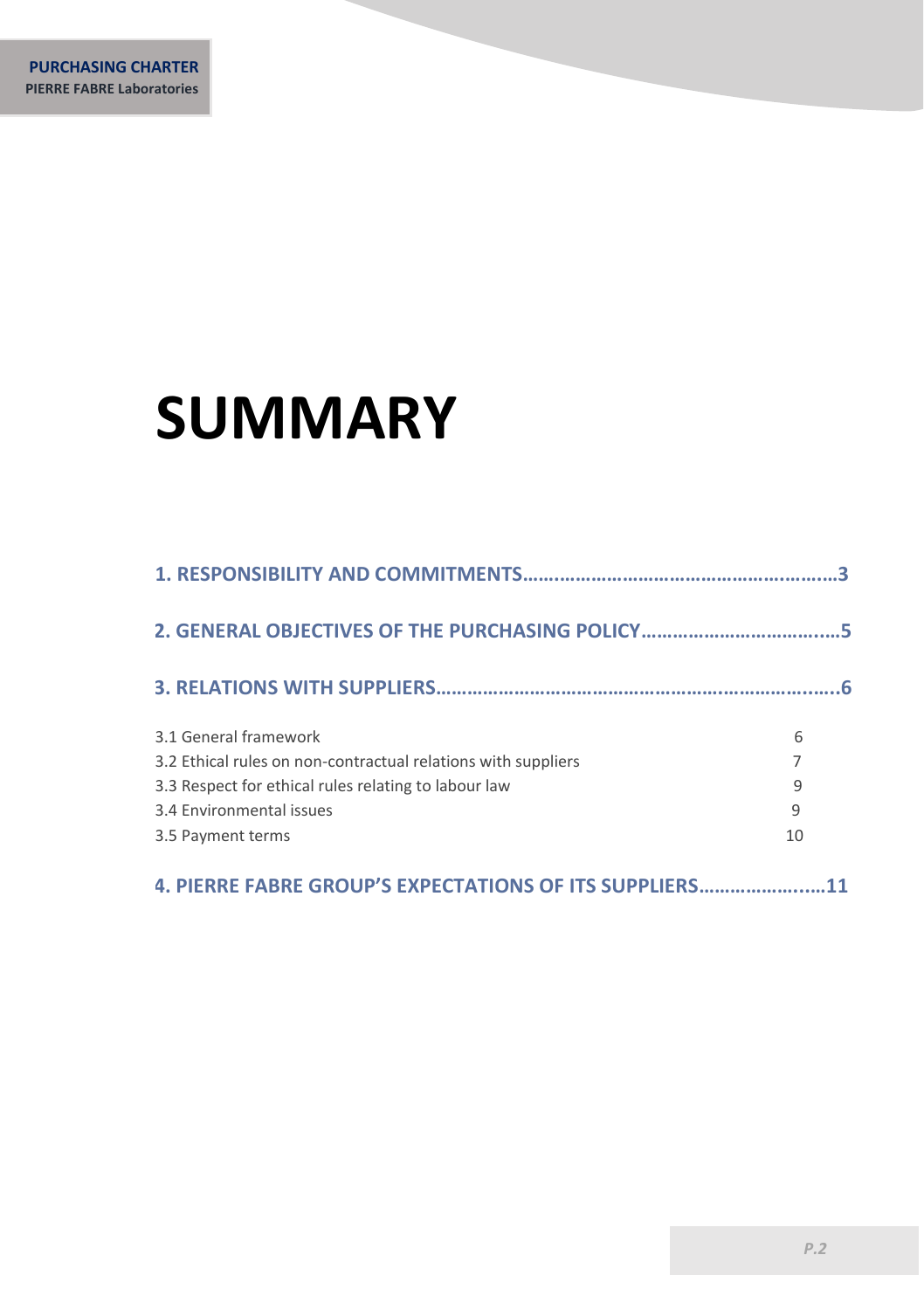

**Corporate social responsibility (CSR) is a core concern of the Pierre Fabre group**. Our objective is to ensure that our everyday commitment to CSR is shared with all our partners and specifically our suppliers, service providers, and subcontractors.

Pierre Fabre **CHARTE ACHATS** Crouse Kerra Fabre

To that end, our **Purchasing Charter** is part of the reference framework provided by the **Group's Ethics Charter** to address the Purchasing function specifically. It also drives the Group to demand from its suppliers optimum economic performance, quality of service, security of supply, innovation, and international openness through a balanced relationship based on trust and mutual respect.

In designing, developing, and marketing healthcare products and dermo-cosmetics, the Pierre Fabre group has very high standards in terms of ethics, quality, and regulatory compliance. In addition, the Group is proud of its regional roots in Occitania, especially in the department of Tarn, where it was founded. It maintains lasting business relationships with companies of all sizes and supports the local economic fabric by encouraging its suppliers and partners to set up locally. At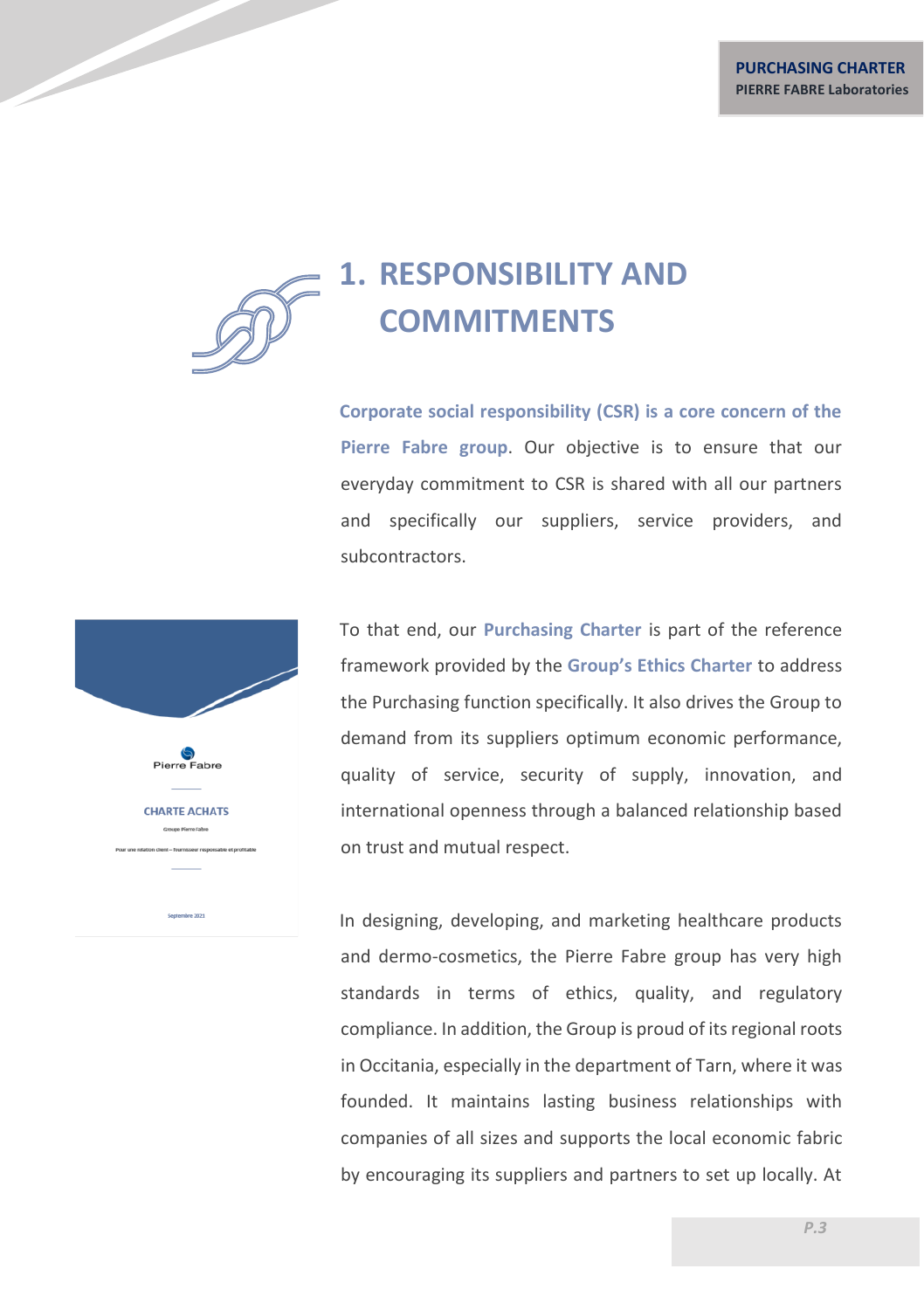the same time, the Group wishes to collaborate with companies allowing it to respond efficiently to the highly international, competitive dimension of its activities.

The Pierre Fabre group has defined the principles governing its purchasing policy so that it can be implemented jointly by its buyers within the Purchasing function, by all its employees (in France and in its subsidiaries), and by its suppliers and subcontractors, with the aim of establishing a mutually responsible and profitable customer/supplier relationship.

With this in mind, in January 2011, the Group signed onto the Responsible Supplier Relations Charter of the French credit mediation agency and the Company of Leaders and Buyers of France (CDAF) in order to be part of an initiative to make progress with its suppliers in this sense.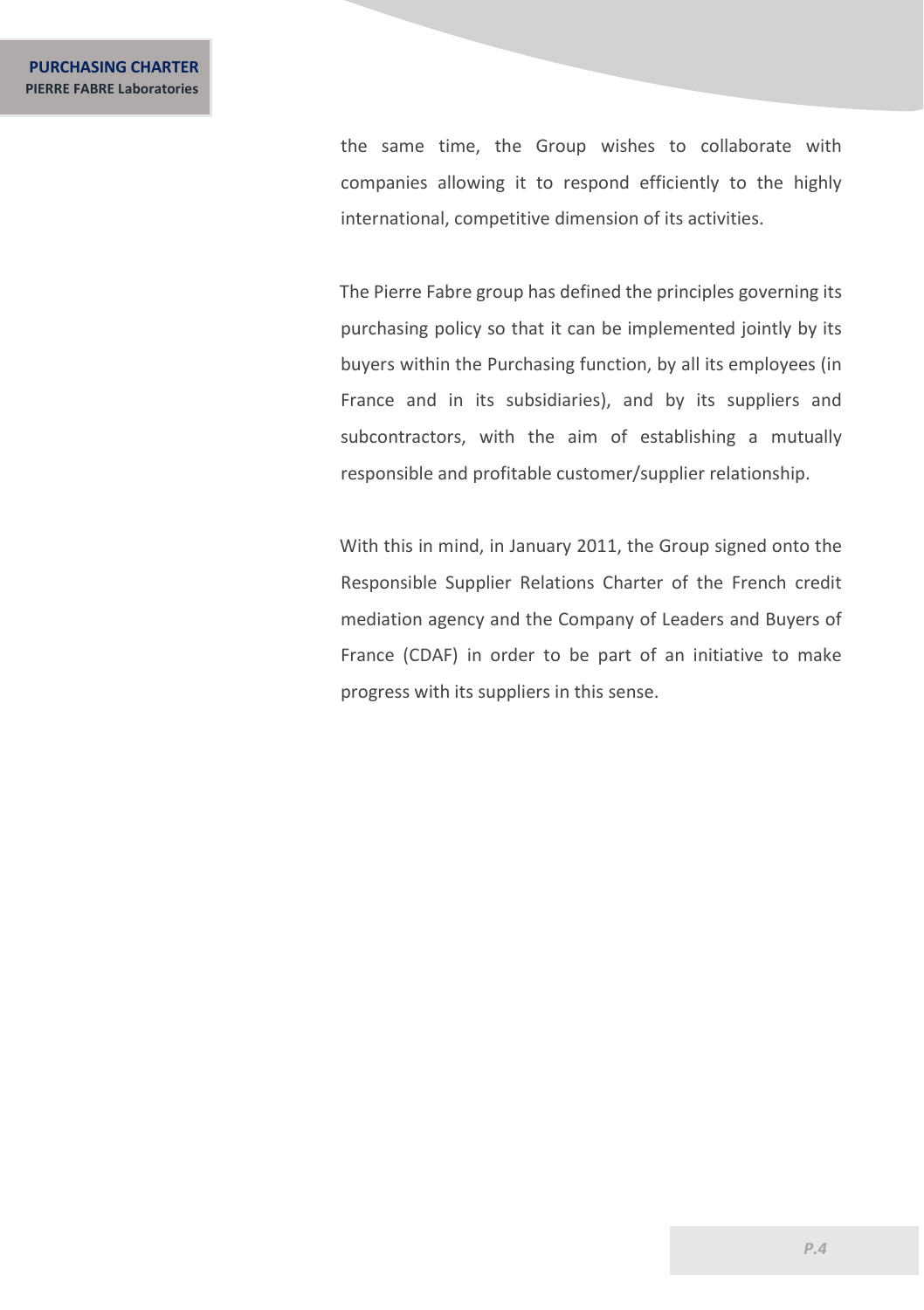## **2. GENERAL OBJECTIVES OF THE PURCHASING POLICY**

**The guidelines of the Purchasing policy** are as follows:

- Develop partnerships with our strategic suppliers, generators of performance with regard to cost, quality, time, and innovation
- Control supplier risks to secure the activities of the Business Units
- Ensure the security of supplies
- Contribute to maximising the company's results by optimising the cost/value ratio of our purchases
- Contribute effectively to achieving the Group's strategic objectives in Quality and Logistics
- Develop strategies to reduce financial immobilisation and cycle times
- Contribute to the Group's CSR policy through a responsible and ethical purchasing policy, primarily promoting the development
- of short supply chains or fair trade
- Support the company's international development, in particular by implementing global supplier strategies
- Implement standardised, formalised purchasing processes and procedures across the Group.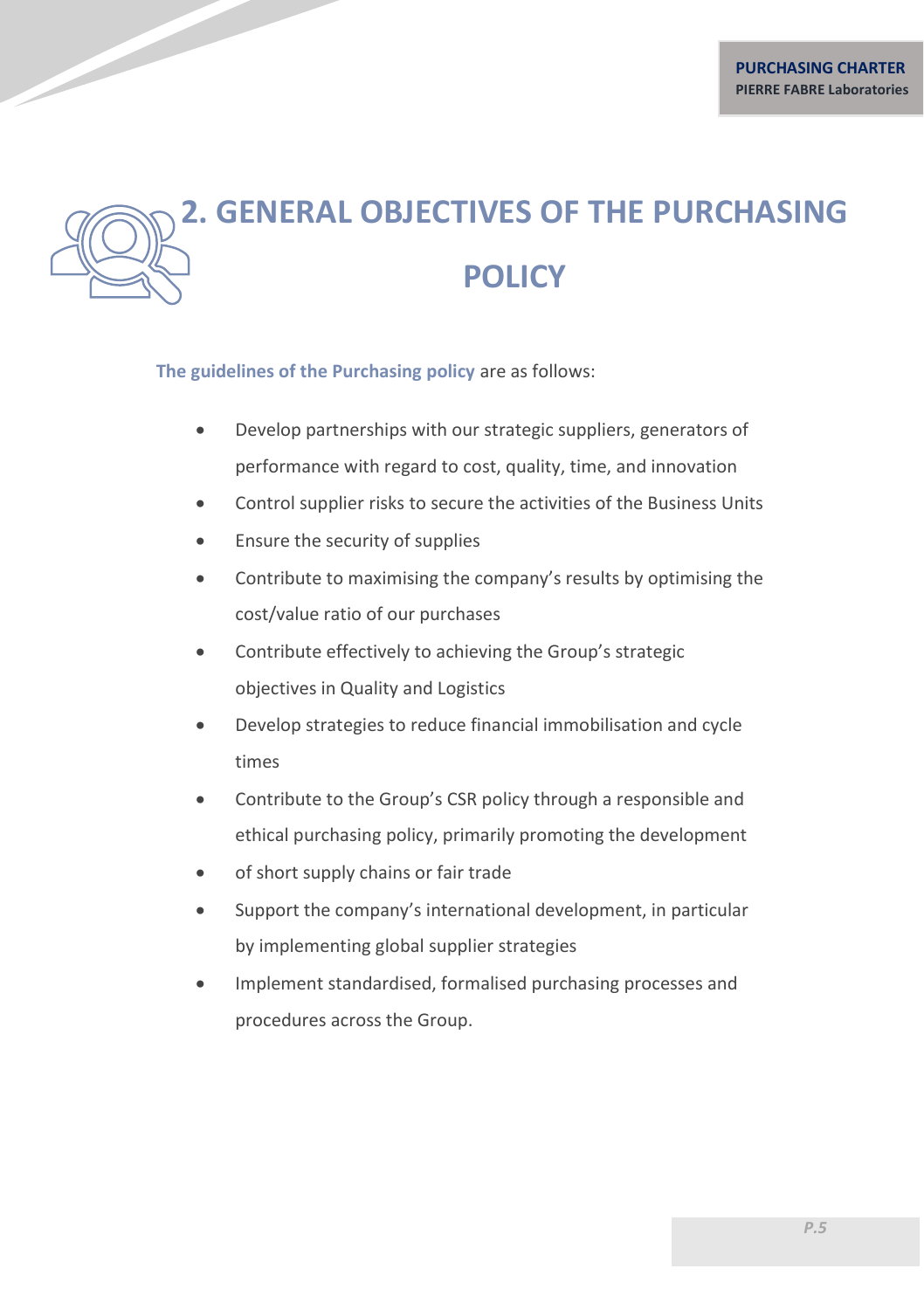

### **3. RELATIONS WITH SUPPLIERS**

#### **3.1 General framework**

- <span id="page-5-0"></span>The Group seeks long-term performance based on close, lasting relationships with suppliers adhering to the Group's purchasing policy and capable of providing both security of supply and innovation. It aims to develop its international presence by relying on suppliers capable of supporting this expansion and, at the same time, maintain a significant tie to its regional and national roots.
- •
- In this context, implementing the provisions of the Ethics Charter of the Group, the buyer, in its relations with suppliers:
- Applies clear selection criteria,
- Treats suppliers fairly,
- Strictly complies with applicable competition laws,
- Never involves its personal interests and instead does its utmost to bar any potential situation of conflict of interests,
- Prioritises suppliers offering the best compromise between prices, quality of services or products, innovation, safety, international openness, and compliance with the Group's CSR commitments,
- Maintains a climate of trust and mutual respect with the supplier,
- Ensures the confidentiality of data relating to suppliers, especially with regard to third-party companies using the same suppliers as the Pierre Fabre group,
- Systematically informs suppliers that are not selected,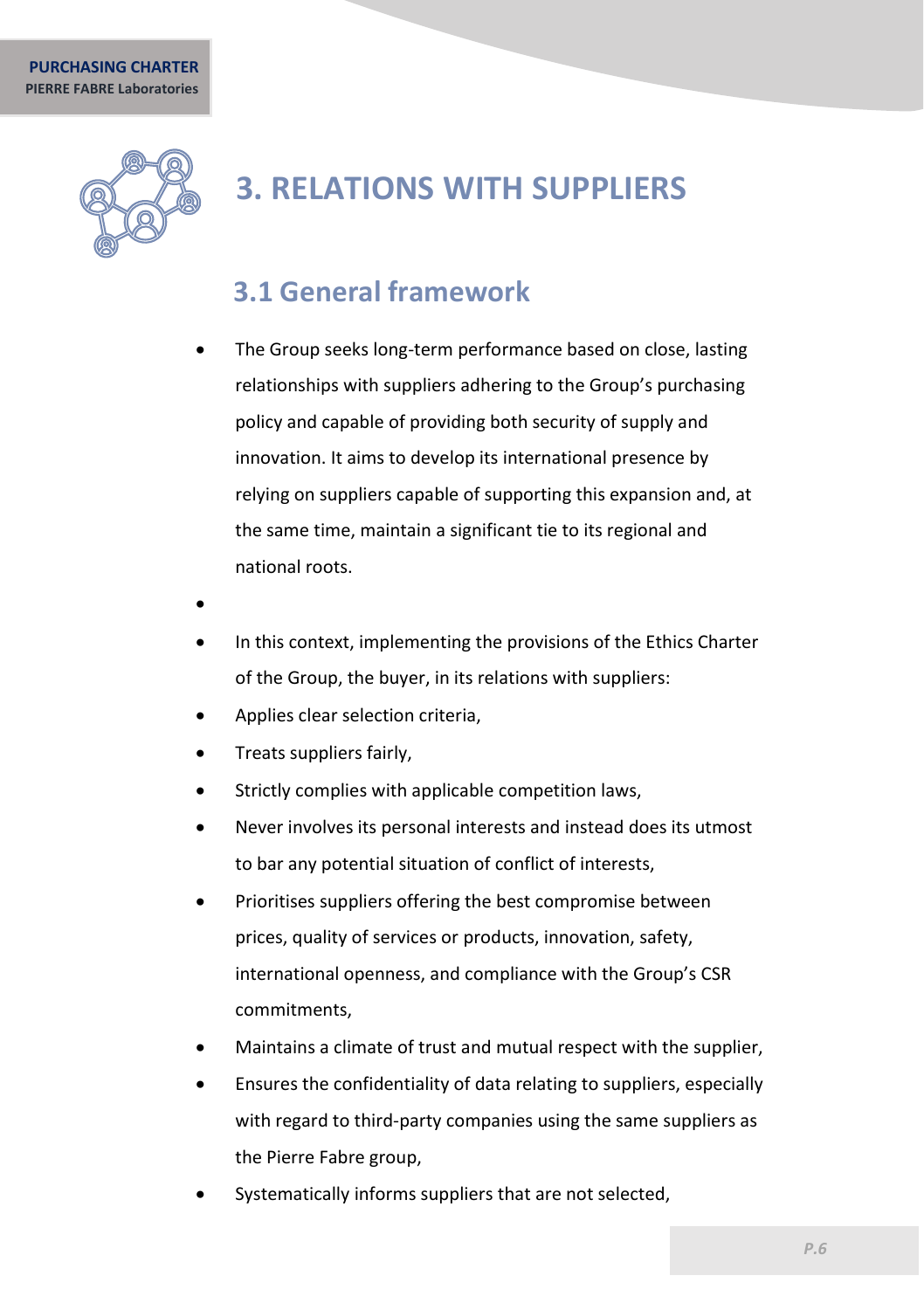Pays particular attention to suppliers committed to sustainable development and social and environmental responsibility.

<span id="page-6-0"></span>

| Е       |
|---------|
| --<br>۳ |
|         |

#### **3.2 Ethical rules on non-contractual relations with suppliers**

In accordance with the provisions of the Group's Ethics Charter, Pierre Fabre employees, whether they are buyers or not, must always adopt a strictly professional attitude of respect and independence in order to avoid any risk of conflict of interest or corruption.

Employees of the Pierre Fabre group are not permitted to receive money from suppliers under any circumstances. All Group employees are prohibited from directly or indirectly soliciting or receiving any personal advantage of any kind whatsoever from a supplier, such as gifts, discounts, rebates, invitations, or travel.

However, the Group's Code of Conduct tolerates the following :

| Courtesy gifts valued up to 30   | Business meals if they can help         |  |
|----------------------------------|-----------------------------------------|--|
| euros or the equivalent in local | strengthen the climate of trust that    |  |
| currency and within a limit of   | the Group wishes to establish with its  |  |
| three per year per third party.  | suppliers. However, they must be        |  |
|                                  | limited to what is strictly necessary   |  |
|                                  | based on the potential interest for     |  |
|                                  | the Pierre Fabre group, not exceed a    |  |
|                                  | value of 60 euros (or its equivalent in |  |
|                                  | local currency), and remain within a    |  |
|                                  | limit of three per year and per third   |  |
|                                  | party.                                  |  |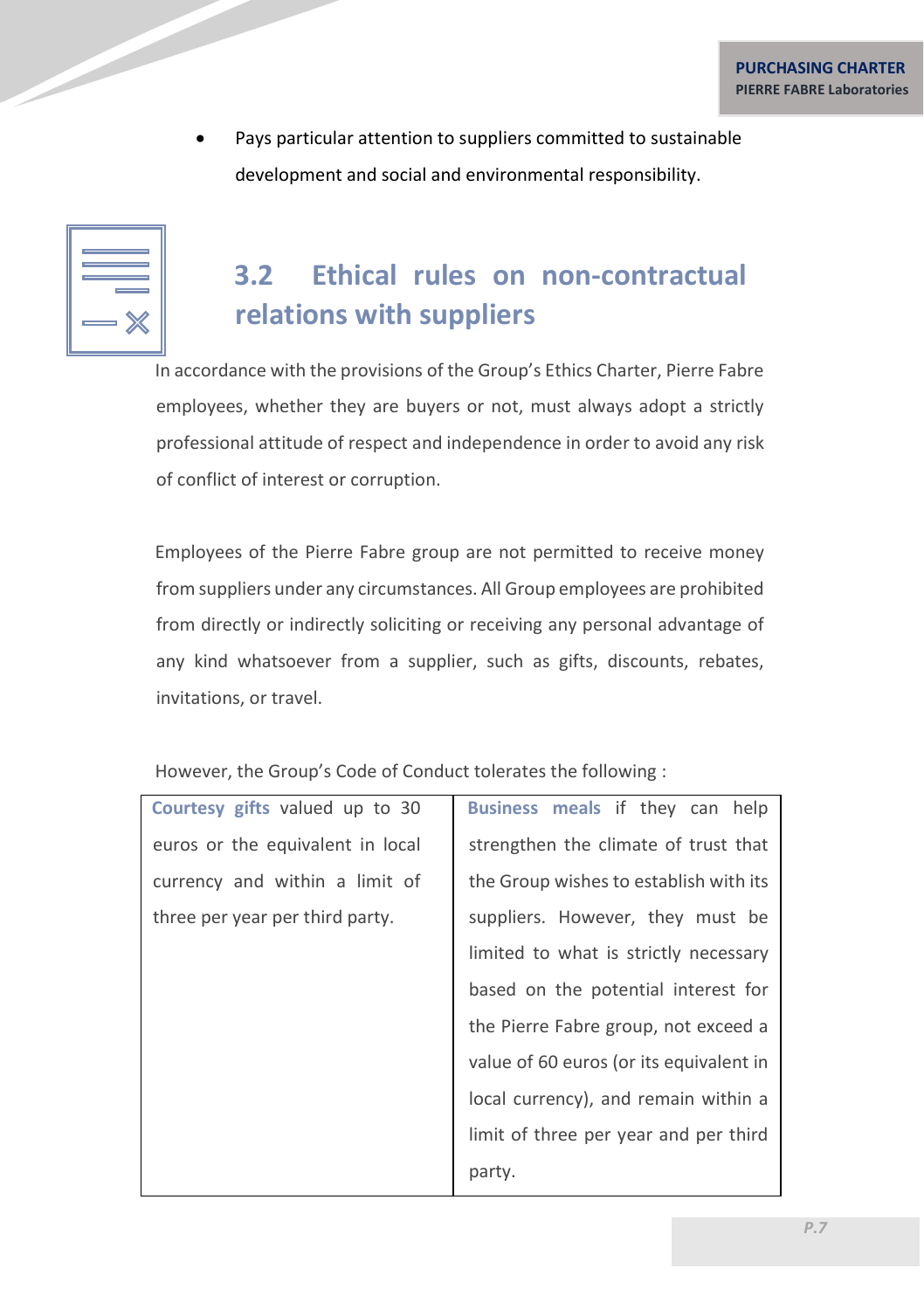It is possible to go to the supplier's facility for a factory visit or a technical audit if absolutely necessary for a period consistent with the professional nature of this type of action. Grouping a leisure trip with the beginning or end of business travel is strictly prohibited.

Participation in any promotional activity organised by suppliers that would provide a personal and individual benefit is forbidden.

Any refusal by an employee in this situation must be communicated politely to the suppliers, thanking them for the gesture but indicating the Group's internal rules of transparency and ethics.

Lastly, in order to prevent any risk of conflict of interests, buyers or business line experts must inform their superiors of any relationship (kinship or other, in particular in the form of direct or indirect financial stakes, etc.) that they may have with a supplier.

If a buyer or any other member of the Pierre Fabre group's staff directly or indirectly solicits any undue advantage from the supplier's staff in connection with entering into new contracts or with renewing or extending existing contracts, this behaviour would violate the Pierre Fabre group's Ethics Charter and Code of Conduct. The supplier should report the matter as soon as possible to the Group's Ethics and Compliance Department by email at the following address:

**compliance.pf@pierre-fabre.com**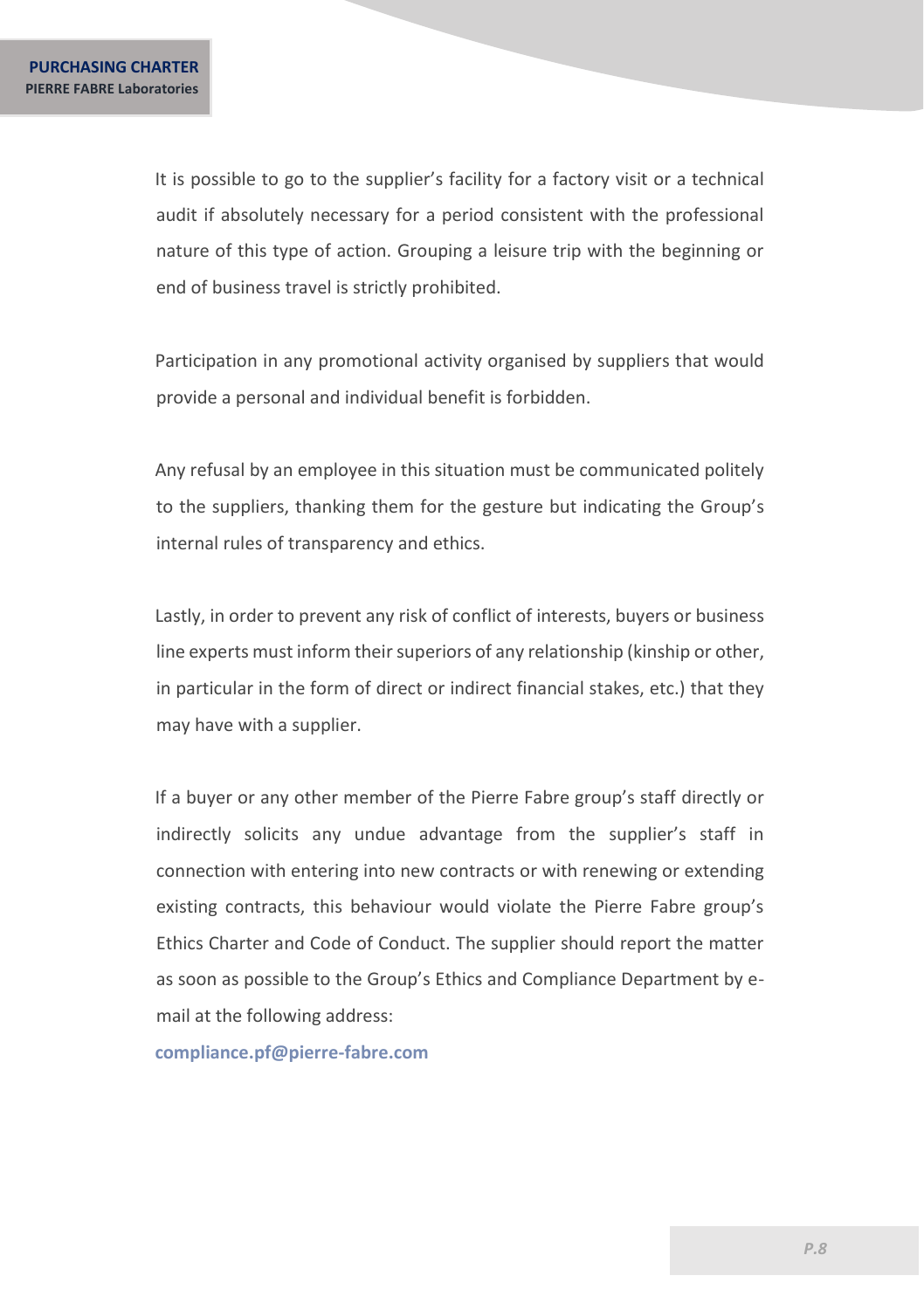

### <span id="page-8-0"></span>**3.3 Respect for ethical rules relating to labour law**

The Pierre Fabre group wants to ensure that suppliers comply with the rules of ethics in labour law and that they carry out their due diligence with their own suppliers and subcontractors. In particular, this principle covers the rules of the International Labour Organization Conventions on forced labour, undeclared work, child labour, worker safety, equal opportunities, and freedom of association. Whenever deemed necessary and for the purpose of complying with its own due diligence obligations, the Pierre Fabre group ensures that its suppliers meet their commitments in this area. If necessary, a stipulation in the contract between them and the Pierre Fabre group will formalise these commitments.

# <span id="page-8-1"></span>**3.4 Environmental issues**

<span id="page-8-2"></span>Environmental issues are integrated throughout the Purchasing process in accordance with the Group's CSR policy. As such, the Purchasing function systematically assesses the environmental impact of its activities and decisions by seeking to:

- Anticipate sustainable development issues by assessing the environmental impacts of the Purchasing policy,
- Actively contribute to the implementation of the initiatives undertaken by the Group as a corporate citizen with respect to its CSR policy,
- Assess the adherence of its suppliers and buyers to the CSR policy.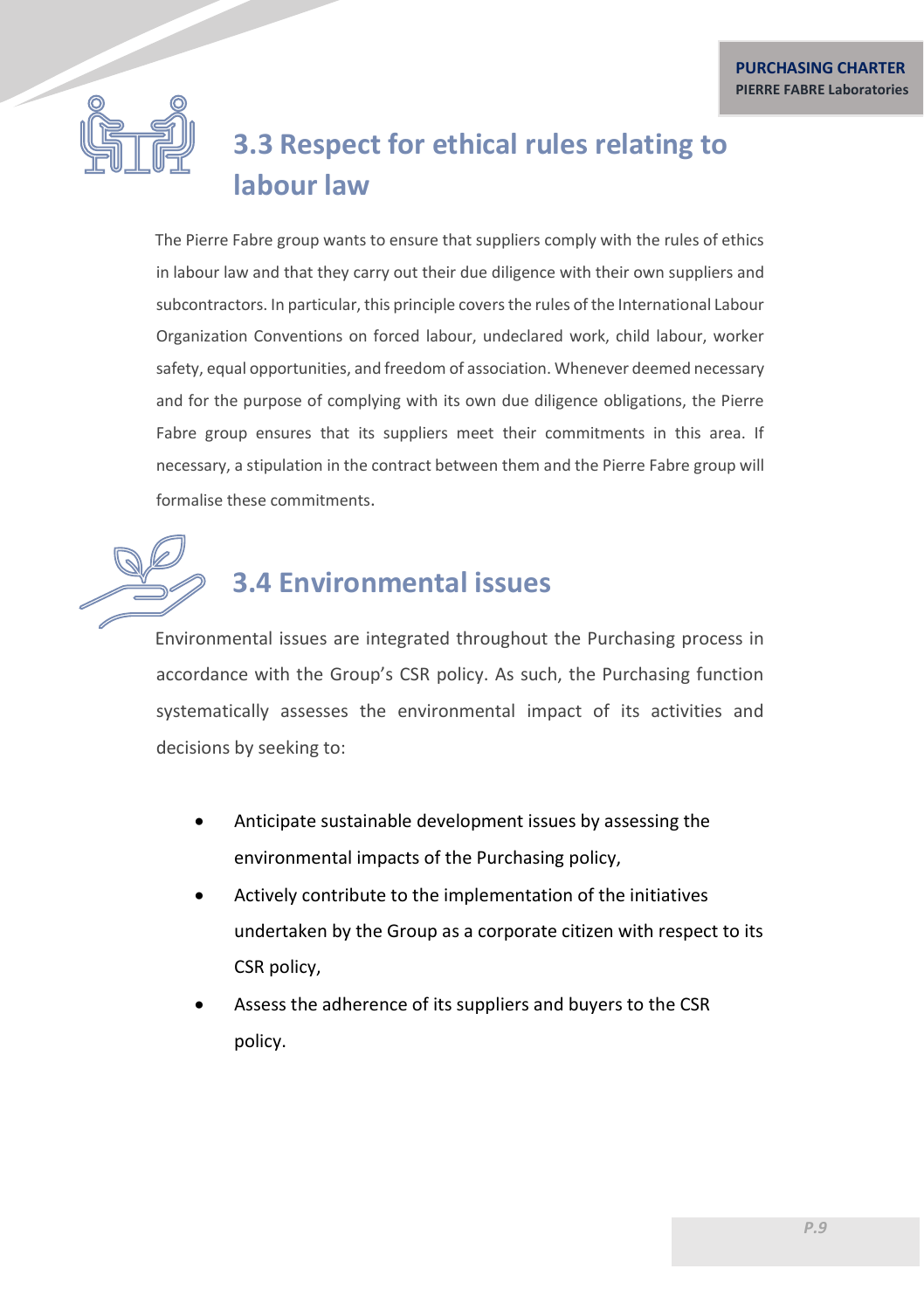

The Pierre Fabre group is committed to complying with payment terms defined contractually or indicated in the General Terms and Conditions of Sale or Purchase, which must strictly comply with applicable laws and regulations.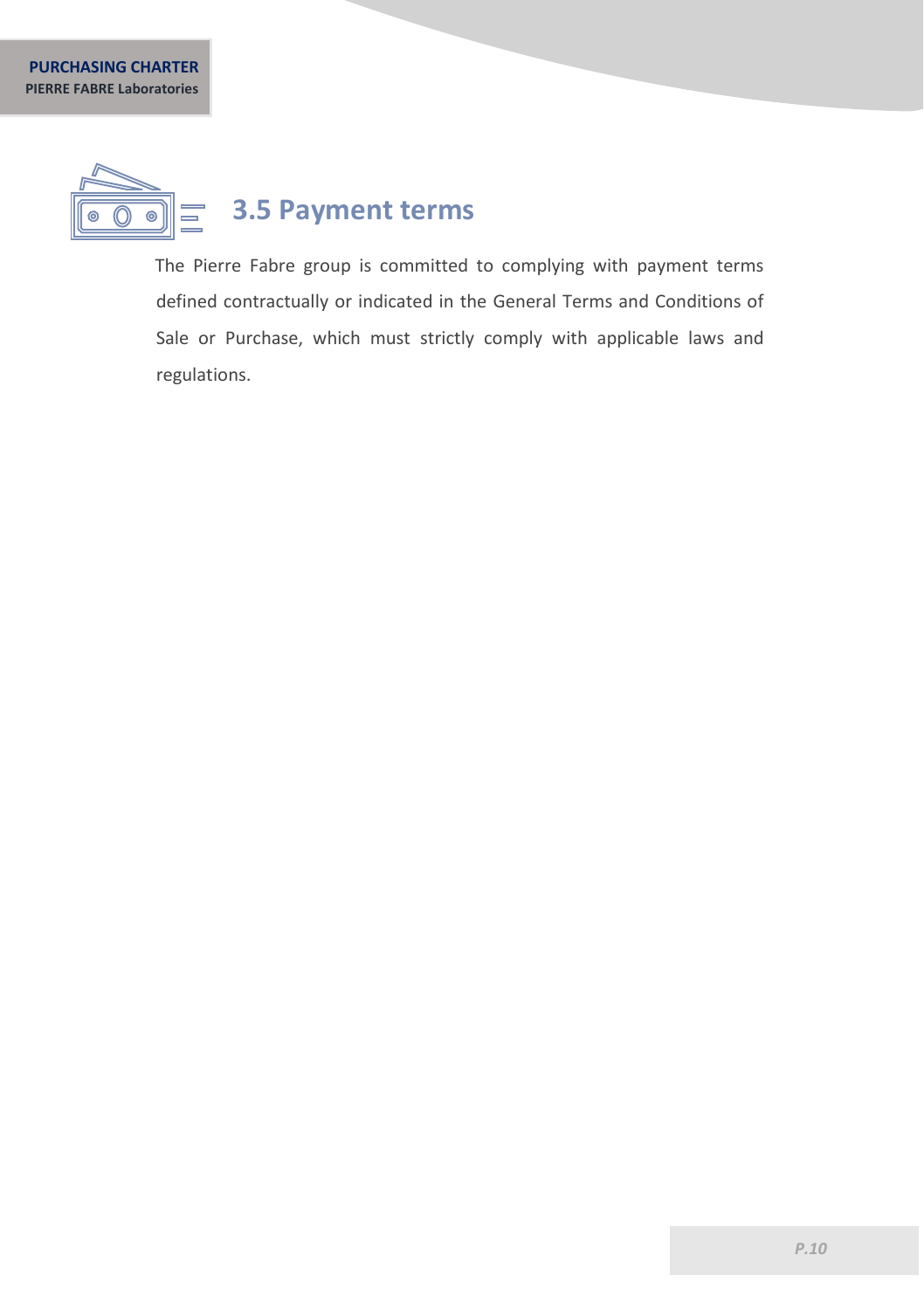## **4. PIERRE FABRE GROUP'S EXPECTATIONS OF ITS SUPPLIERS**

In addition to adherence to the general principles in its Ethics Charter, the Pierre Fabre group expects its suppliers to make the following commitments :

- Deliver products and/or services in accordance with the prices, lead times, and quality levels established when contracts are made,
- Develop a policy of innovation and continuous improvement to optimise the Pierre Fabre group's competitive advantages,
- Adhere to the Pierre Fabre group's Responsible Purchasing Policy, respond to the Group's CSR evaluation requests, and promote this CSR policy among their own suppliers and subcontractors,
- Adopt the most transparent approach possible with the Pierre Fabre group with regard to their prices and costs and the assessment of their performance,
- Treat the Pierre Fabre group fairly relative to its competitors,
- Participate in the various assessments initiated by the Pierre Fabre group and implement any resulting action plans,
- Recognise that adherence to the principles of this Charter is an essential part of the commercial relationship. If a supplier is unable to comply with some of these provisions, it must inform the Pierre Fabre entity concerned to plan a set of corrective measures along with a schedule. Failure to comply with one of these principles could constitute a cause to terminate the commercial relationship.